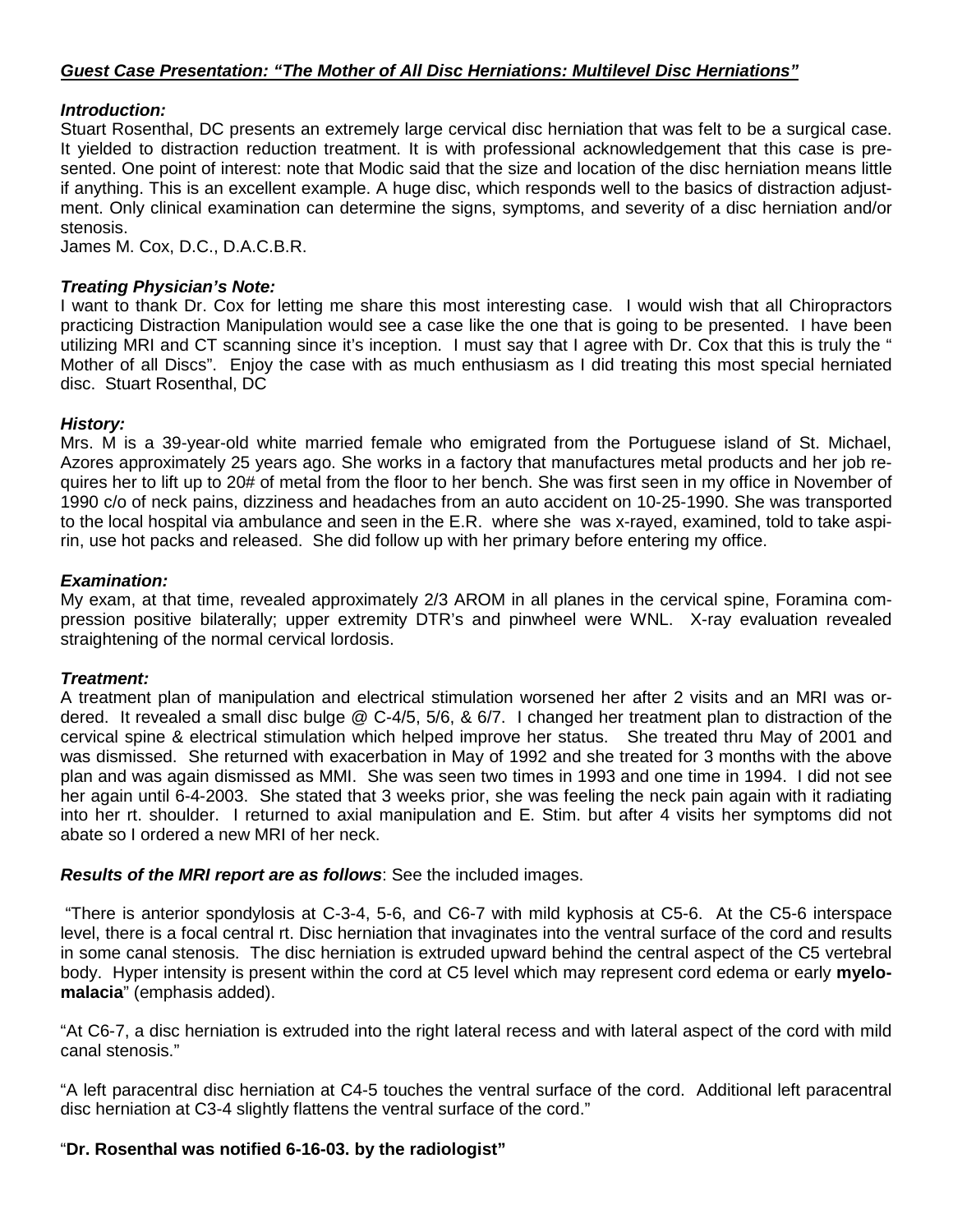# *Treatment:*

I notified Mrs. M. that I received a call from the Radiologist to have her seen immediately by a Neurosurgeon for disc surgery. She discussed with me, while crying, that she did not want surgery and was there anything I could do for her. By this time, I had taken Part 1 of the Cox Flexion/Distraction course and was scheduled for Part II in Chicago in the latter part of June. I had also obtained the new Cox table. Protocol 1 was administered to the patient with the head straps on. I contacted the spinous processes of the above-mentioned discs individually from C-6 up to C-4 with distraction and flexion. E. Stim. was also applied prior to distraction.

# *Results:*

Mrs. M. reports complete relief of all symptoms with 3 treatments. She has full AROM in the cervical spine. DTR's and pinwheel of the U.E.'s are WNL. No compression tests have been attempted to date. She has returned to work and has traveled to Portugal this summer with no effects shown.

# *Discussion:*

Please notice in the MRI's how well defined the contained herniation was. Dr. Cox will point out how the Myelomalacia diagnosis can be misread. One interesting sideline of this case is that as well trained a Radiologist is these days, just relying on their reports without seeing the actual MRI's is not doing justice to your patients. They have their opinion, we have ours. Thank you again for letting me share this most interesting case.

I remain,

Stuart Rosenthal, DC Swansea, Ma 02777 Email: Patseab@yahoo.com

Legends: Please contrast and correlate the neutral lateral xray study with the MRI studies. It allows you to gain insight into the disc pathology that is probably present with such findings



Figure 1: Neutral lateral xray of this case: Note the reversed lordosis. Note the 3-4 anterior spondylosis and flexion subluxation of C3 on C4. C4 is flexed on 5. Note C5 and C6 demonstrate ossification of the anterior ligament and discogenic spondylosis with relative good preservation of disc height when compared with the MRI findings. Note the C6-7 end plate spondylosis with early ossification within the anterior ligament.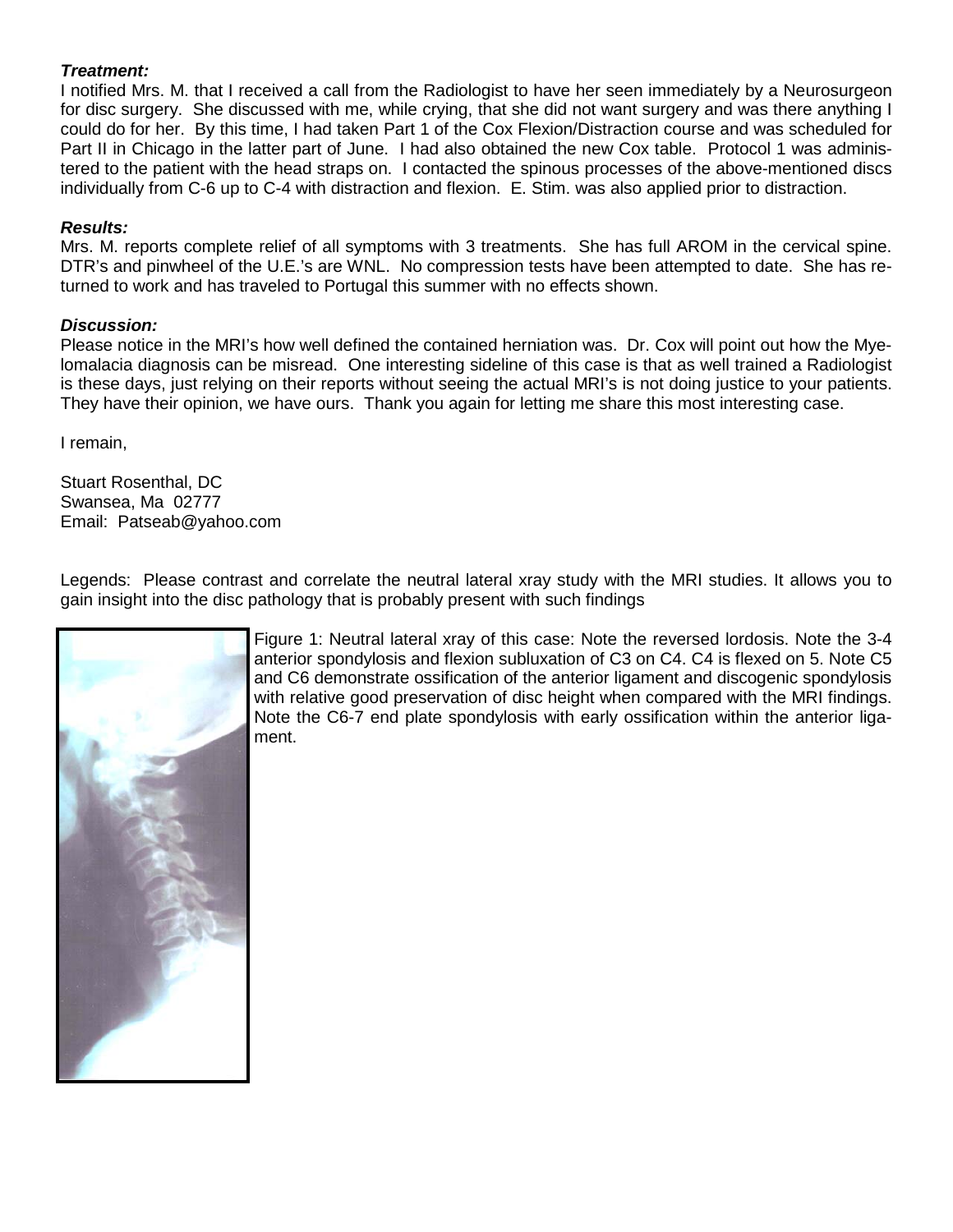

Figure 2: Sagittal image, T1 weighted, showing the large C5-C6 anterior and posterior disc herniation, the C6-C7, C4-C5, and C3-C4 disc herniations. Contrast these findings with the plain xray above and consider the possible changes that are potentially present on plain xrays you take or interpret. The plain xrays do not suggest or indicate the extent of disc disruption seen on the MRI.



Figure 3. Axial image of the C5-6 disc showing the large right paracentral disc extrusion with a high intensity zone noted by the hyperintense center. It does contact the spinal cord but myelomalacia is not present as suggested by the reading radiologist. The hyperintensity is within the disc fragment, not the spinal cord. This is the finding that prompted the call from the radiologist to refer for neurosurgery immediately.



Figure 4: Axial image of the C6-7 disc level shows a large right lateral recess and foraminal disc extrusion that effaces the foraminal canal creating stenosis.



Figure 5: Axial image of the C4-5 disc showing a left paracentral disc herniation contacting the spinal cord ventral surface.